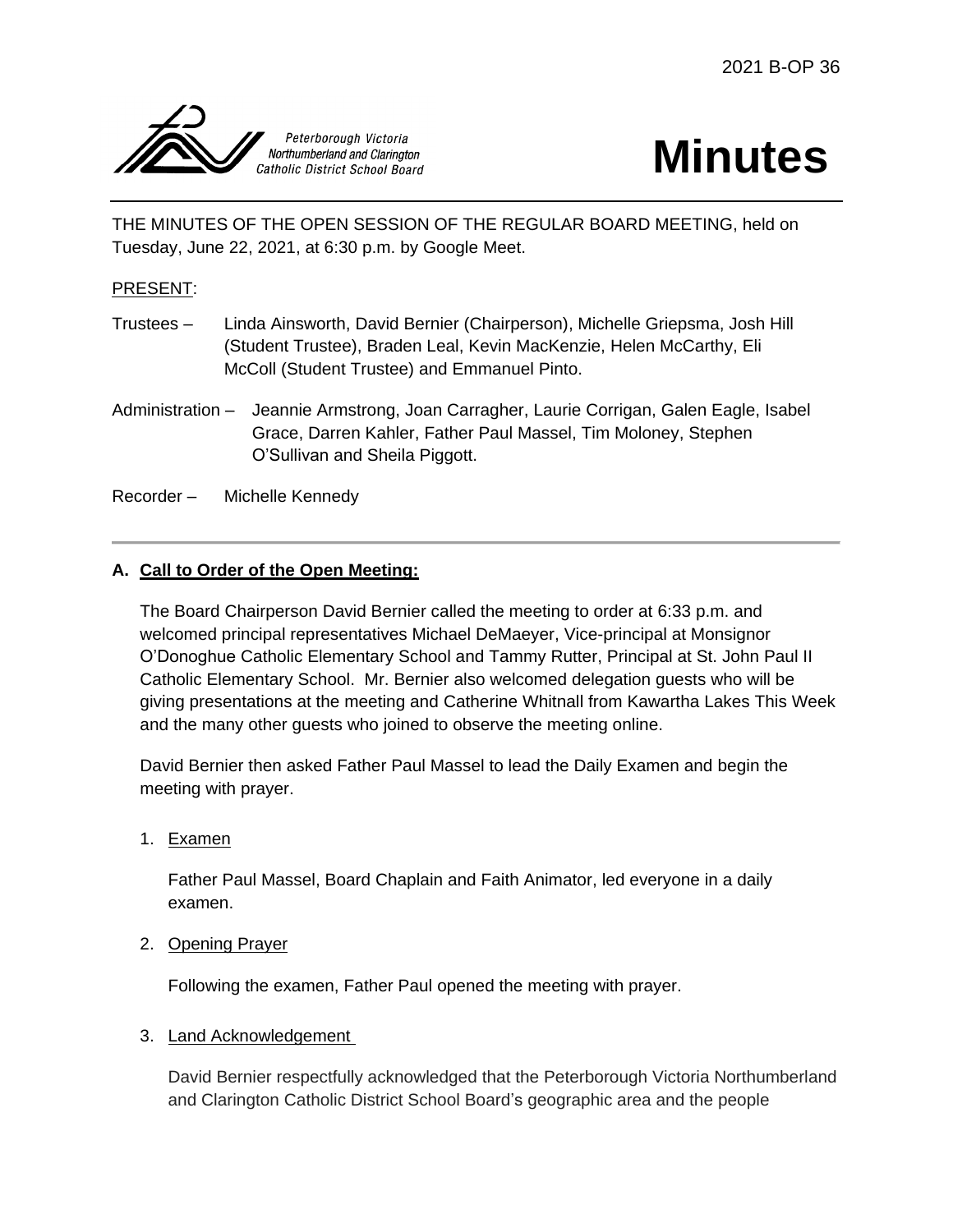attending the virtual Board Meeting, with all areas represented, was taking place on the treaty and traditional territory of the Mississauga Anishinaabeg.

## 4. Singing of the National Anthem

A recording of O'Canada by Monica Riccio, student at St. Mary Catholic Secondary School, was played.

#### 5. Approval of the Agenda

**MOTION:** Moved by Braden Leal, seconded by Emmanuel Pinto that the Agenda be approved with the movement of item G.1, Proposed revision to Board Policy and Administrative Procedure #103, Display of Flags on Board Property to immediately follow Section C, Presentations.

Carried.

## 6. Declarations of Conflicts of Interest

There were no of conflicts of interest declared.

- 7. Approval of the Minutes of the May 25, 2021 Regular Board Meeting.
	- **MOTION:** Moved by Linda Ainsworth, seconded by Kevin MacKenzie that the minutes of the May 25, 2021 Regular Meeting be

Carried.

8. Business Arising Out of the Minutes.

approved.

There was no business arising from the minutes.

#### **B. Reports from the Office of the Director and Student Trustees:**

#### 1. Report from the Director of Education.

Joan Carragher gave the Director's Report, which included the following points:

• The PVNCCDSB community and in particular, St. Mother Teresa Catholic Elementary School, mourns the loss of teacher Melissa George, who passed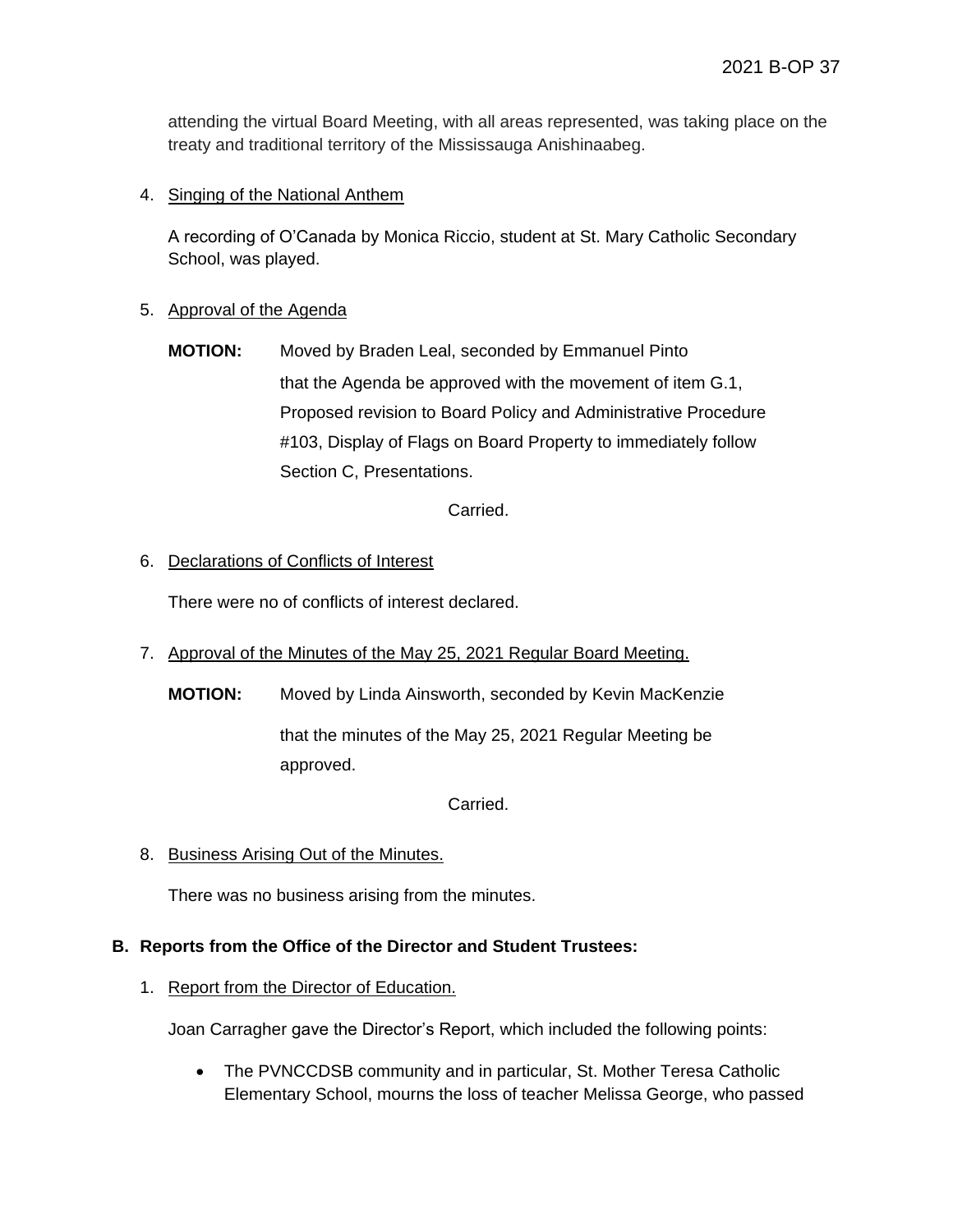away on June 16 following illness. Principal Ian Kruis, Superintendent Jeannie Armstrong and Board Chaplain and Faith Animator, Father Paul Massel were thanked for their support of the school community during this difficult time.

- The Ontario government has announced a plan to accelerate second dose eligibility for COVID-19 vaccination including education staff. Eligibility will depend on the type of first dose vaccine and when it was received. More information will be distributed as it becomes available and individuals are encouraged to visit the province's vaccine information website.
- June marks the end of the school year and we look forward to graduation ceremonies for Grades 8 and 12 students. Board office and school staff have worked diligently to deliver special graduation experiences for students.
- Students have been invited to schools to exchange equipment and technology for personal items and will be gifted by a wellness kit assembled by a team from Superintendent Laurie Corrigan's department.
- The end of the year also marks a time for celebrating retirements and there have been many virtual ceremonies to honour staff. We look forward to the board's retirement celebration in the fall of this year.
- On June 15, 142 staff members were acknowledged for 10, 20, 30 and 40 years of service to PVNCCDSB in an online service pin recognition ceremony. In all, there were over 2,550 years of service celebrated!
- The June 11 Professional Activity day was designated for student assessment and evaluation and the transition to the new student information system Edsembli was successful. Superintendent Sheila Piggott and IT Manager Sean Heuchert and their team were thanked for their persistence and hard work to get the new system in place.
- End of school year virtual Mass was celebrated by Bishop Miehm and was shared throughout the system. It was a beautiful celebration that focused on our connection to our natural environment.
- Monday, June 21 marked National Indigenous Day and many events were held throughout the system to honour and celebrate this day.
- Thank you to trustees David Bernier and Linda Ainsworth for their participation in the strategic planning process. The writing team has begun work to prepare for the presentation in September of outcomes from the numerous consultations from parents, staff, students and stakeholders.

Following her presentation, Joan Carragher answered questions from the trustees.

2. Report from the Student Trustees, Josh Hill and Eli McColl.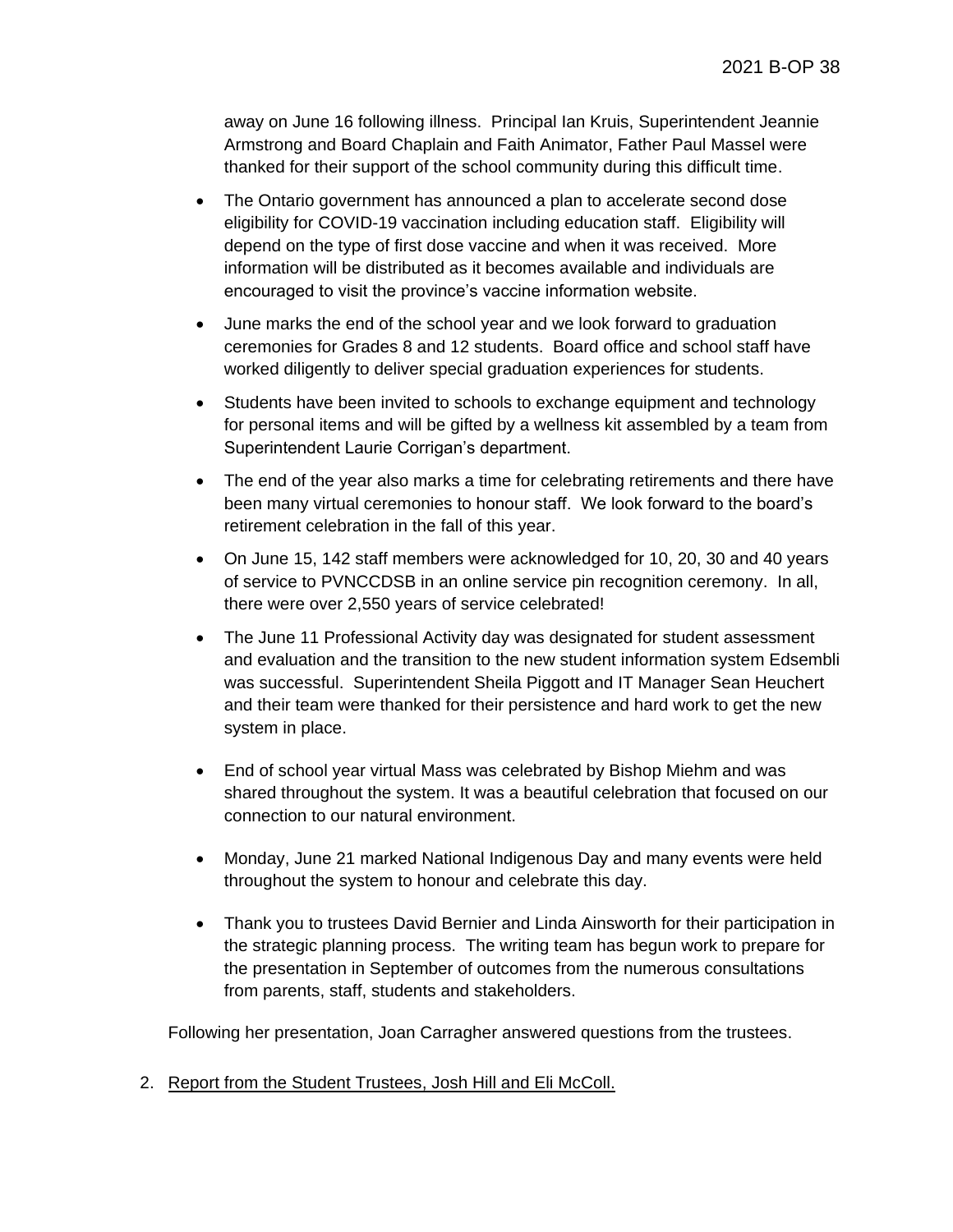Student Trustees Josh Hill and Eli McColl gave the Student Trustee report which included the following highlights:

- At the end of the school year students have reflected on their ability to adapt and flourish to the best of their abilities and they are proud of what was accomplished this year.
- The Student Council Liaison Committee (SCLC) representatives reported to the student trustees on virtual social initiatives that have become vital to students when online school has become un-motivational and lonely. The school communities continue to give the message that they are not alone and always supports students.
- The SCLC actively supports the 2SLGBTQ+ community during pride month and student cabinets have written letters to trustees to express the student voice on this issue.
- Among the SCLC members there were a number of valedictorians this year. We wish our graduates well.
- Thank you for ongoing support for the importance of the students' voice and collaboration with the SCLC.
- Josh Hill made note that this would be his final report and he thanked trustees and advisors for their support at the board level and with his involvement with the provincial organization OSTA-AECO.

At the conclusion of the report, the student trustees answered questions from the trustees.

## 3. Report from the Manager of Communications.

The Manager of Communications, Galen Eagle shared system highlights from all areas of the board which included the following highlights:

- A summary of the major themes that have emerged as a result of the recent staff ThoughtExchange surveys was made available to the PVNC community. The data from all surveys and consultations is being reviewed and the process to draft the new Mult-year Strategic Plan is underway and will be revealed in September.
- The Peterborough Board of Health recognized retiring principal Mary Cozzarini for her 29 year-long commitment to local student nutrition program 'Food for Kids'.
- Ava Stewart, St. Stephen Catholic Secondary School student has earned a spot on the Canadian Olympic Artistic Gymnastics team. The grade 10 student will represent Canada in Japan when the Olympics are staged there in July.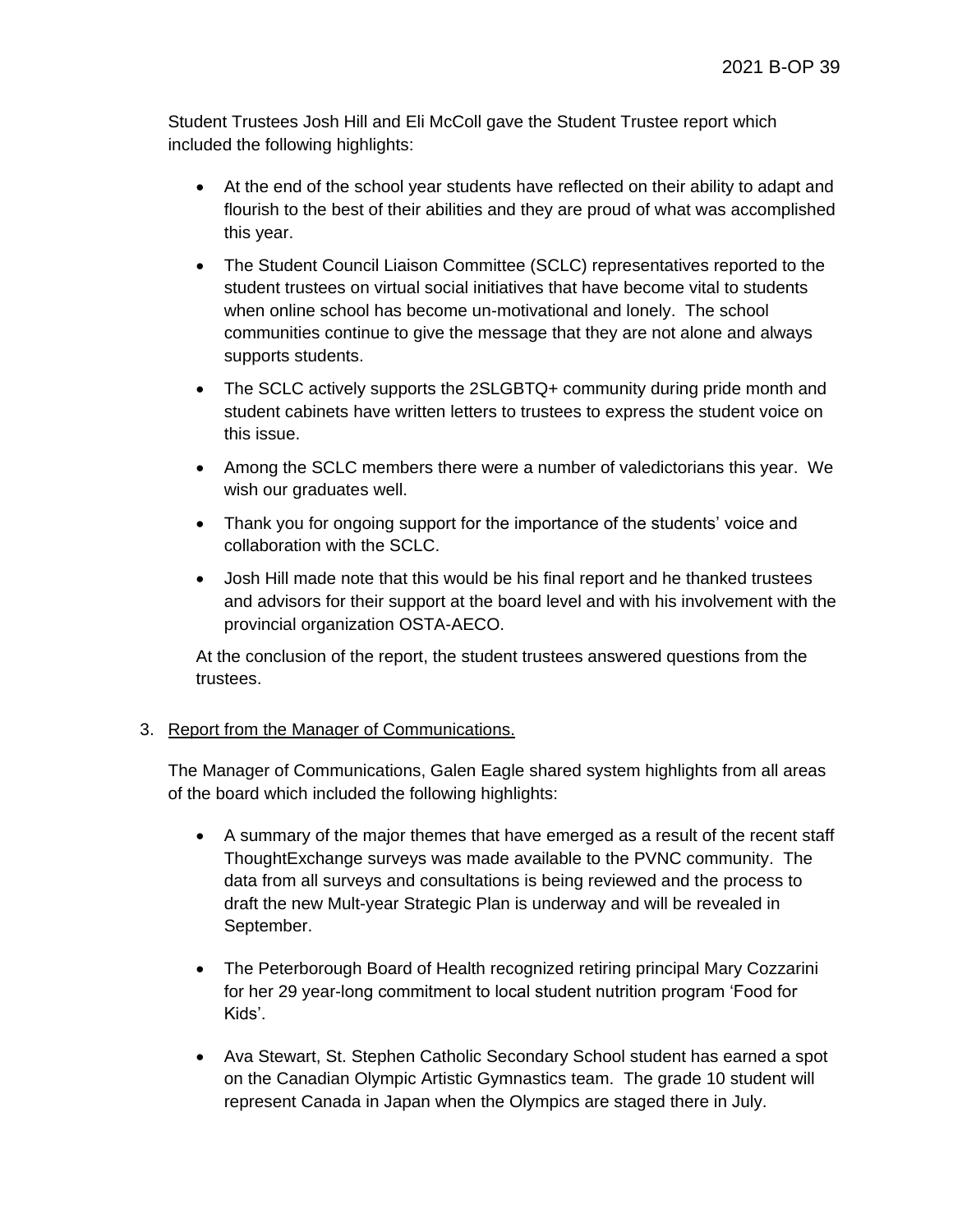- Grade 12 St. Peter Catholic Secondary School student Sandra Taskovic was a recipient of the prestigious Schulich Leader Scholarship for Science, Technology and Mathematics valued at \$80,000. Ms Taskovic will attend the University of Alberta in the Honours Computer Science Program.
- The annual PVNCCDSB Math Olympics were moved online to a three week virtual format that involved students from Grades 3 to 8. The activities were engaging and the event was a success with thirty-seven classes participating from all areas of the board.
- Holy Trinity Catholic Secondary School celebrated one of its alumni who recently was awarded a Juno award. Singer-songwriter, Sammy Jackson was awarded 2021 Vocal Jazz Album of the Year.
- Be Well kits were assembled by Board office staff for distribution to students at their schools through the last days of the school year.

At the conclusion of his report, Galen Eagle invited questions and comments from the trustees.

#### **C. Presentations:**

#### 1. Presentation to Josh Hill, Senior Student Trustee

David Bernier, Board Chairperson and Joan Carragher, Director of Education formally acknowledged Josh Hill, Senior Student Trustee, in his last board meeting in his role. Both Mr. Bernier and Mrs. Carragher thanked Josh for his dedication and commitment to excellence in his work to represent the students of PVNCCDSB. It was noted that his representation went beyond the Student Council Liaison Committee and acknowledged work at the provincial level with OSTA-AECO. Josh Hill responded and thanked the trustees for their support over the last two years and congratulated Chevon Cadigan for her recent election as Junior Student Trustee and wished she and Eli McColl well as they continue the work of representing the student voice in the future.

#### 2. Delegation – Pride Flag: Bryn McDonnell

David Bernier, Board Chairperson introduced the first delegation, Bryn McDonnell, a parent in the PVNCCDSB community. Bryn McDonnell gave a presentation in opposition to the display of the pride flag on board property. The verbal presentation was given within the fifteen-minute allotted time frame and was followed by a five-minute question period at which time trustees and student trustees asked for additional information or clarification on the presentation.

#### 3. Delegation – Pride Flag: Sean Thompson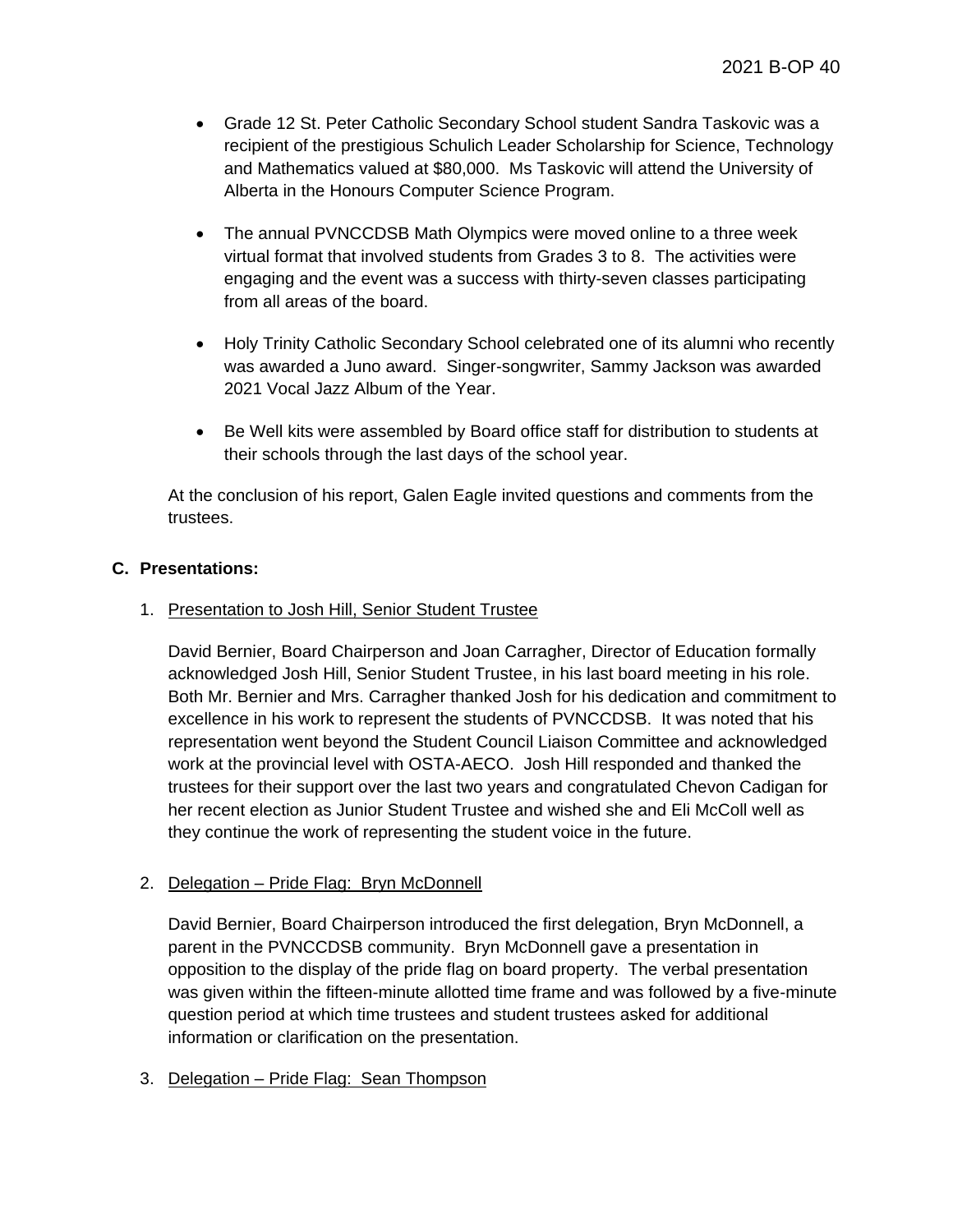Sean Thompson, a former parent in the PVNCCDSB community, was introduced as the second delegation by Board Chairperson, David Bernier and gave a presentation in opposition to the display of the pride flag on board property. Mr. Thompson's verbal presentation was given within the fifteen-minute allotted time frame and was followed by a five-minute question period at which time trustees and student trustees asked for additional information or clarification on the presentation.

#### 4. Delegation – Pride Flag: Wayne Cornack

Board Chairperson, David Bernier introduced the third delegation, Wayne Cornack, a grandparent in the Peterborough community. Mr. Cornack gave a presentation in favour to the display of the pride flag on board property. The verbal presentation was given within the fifteen-minute allotted time frame and was followed by a five-minute question period at which time trustees and student trustees asked for additional information or clarification on the presentation.

#### 5. Delegation – Pride Flag: Nick Joseph

The final delegation was introduced by the Board Chairperson, David Bernier. Nick Joseph, a parent in the PVNCCDSB community, gave a presentation in opposition to the display of the pride flag on board property. The verbal presentation was given within the fifteen-minute allotted time frame and was followed by a five-minute question period at which time trustees asked for additional information or clarification on the presentation.

## **G. Policy Development:**

1. Proposed revision to Board Policy and Administrative Procedure #103, Display of Flags on Board Property.

**MOTION:** Moved by Braden Leal, seconded by Helen McCarthy

that the original motion presented in the board agenda package be amended as follows:

that That the PVNCCDSB Board Policy 103, Display of Flags on Board Property be updated as soon as possible to our new administrative procedure and policy structure. This update will include reference to a second flagpole that will be installed at each of the schools and the Catholic Education Centre as soon as possible. This flagpole will be referred to as the Social Justice Flagpole. This second flag pole will fly flags other than the Canadian flag and would include, but not limited to special purpose flags, such as the Autism Flag, Pride Flag,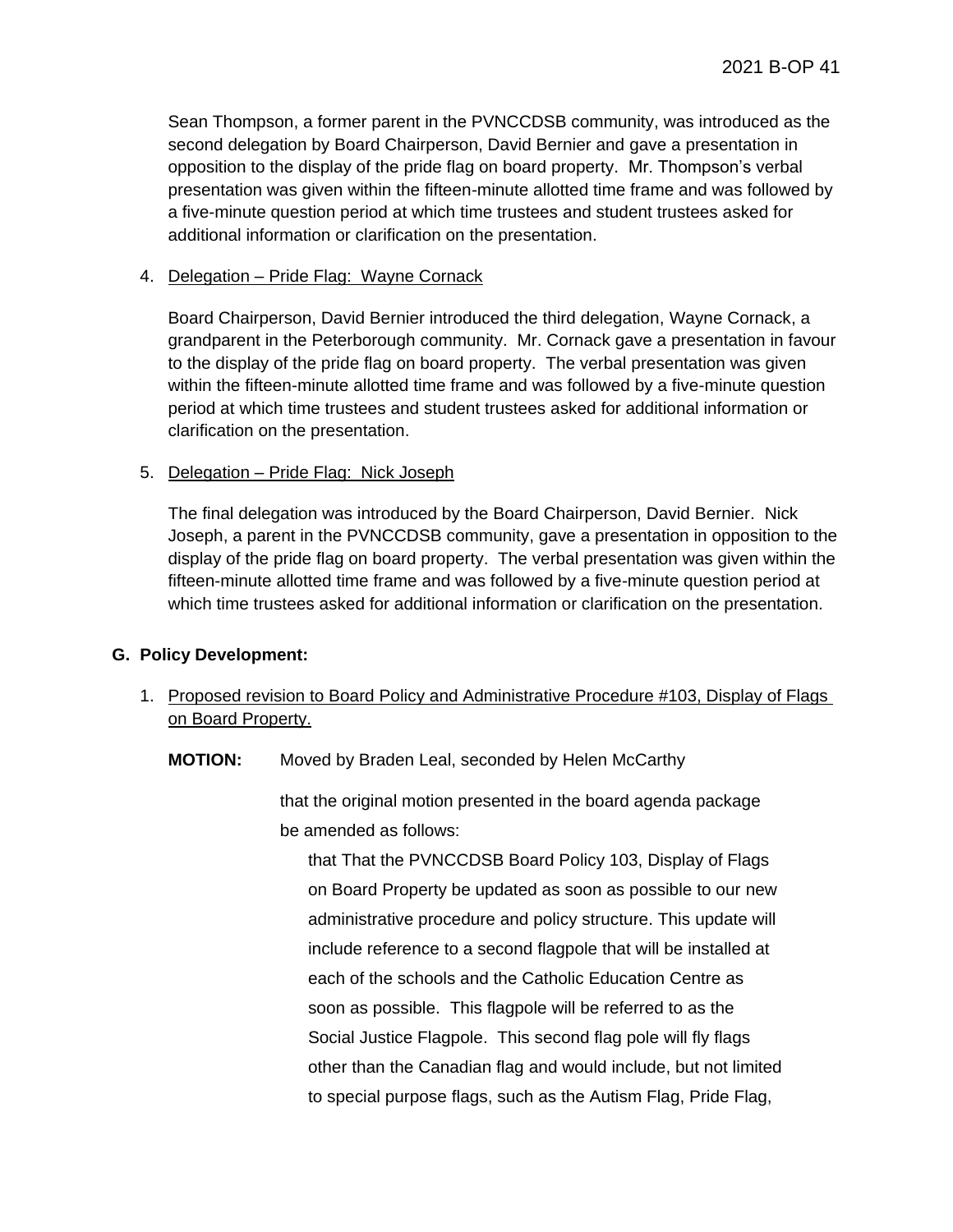and the Indigenous Flag and the flags of other groups that may feel marginalized in our community. These flags will be flown at the appropriate times of the year in accordance with the time when these groups are celebrated. Motion failed.

Josh Hill, Senior Student Trustee, requested that his vote be recorded in favour of the motion.

The original motion was presented by Helen McCarthy. In accordance with board by-law procedure, David Bernier state that each trustees would be allotted three minutes to present their opinion on the motion prior to voting. As the mover, Helen McCarthy was given the opportunity of speaking first and was followed by all of the other trustees, including the student trustees, each given three minutes to speak. At the conclusion of the trustees' personal comments and reflections about the change of policy and the inclusion of the pride flag, Helen McCarthy gave a final three-minute presentation prior to the voting.

#### **MOTION:** Moved by Helen McCarthy, seconded by Braden Leal

That the PVNCCDSB Board Policy 103, Display of Flags on Board Property be updated as soon as possible to our new administrative procedure and policy structure. This update will include reference to a second flagpole that will be installed at each of the schools and the Catholic Education Centre as soon as possible. This second flag pole will fly flags other than the Canadian flag and includes but not limited to special purpose flags like the Autism flag and Pride flag and that the Pride flag be flown on these second flag poles annually during the month of June, as soon as possible.

#### Motion failed.

**MOTION:** Moved by Braden Leal, seconded by Linda Ainsworth that the board meeting curfew of 9:30 p.m. be extended to 10:00 p.m.

Carried.

#### **D. Programs and Services:**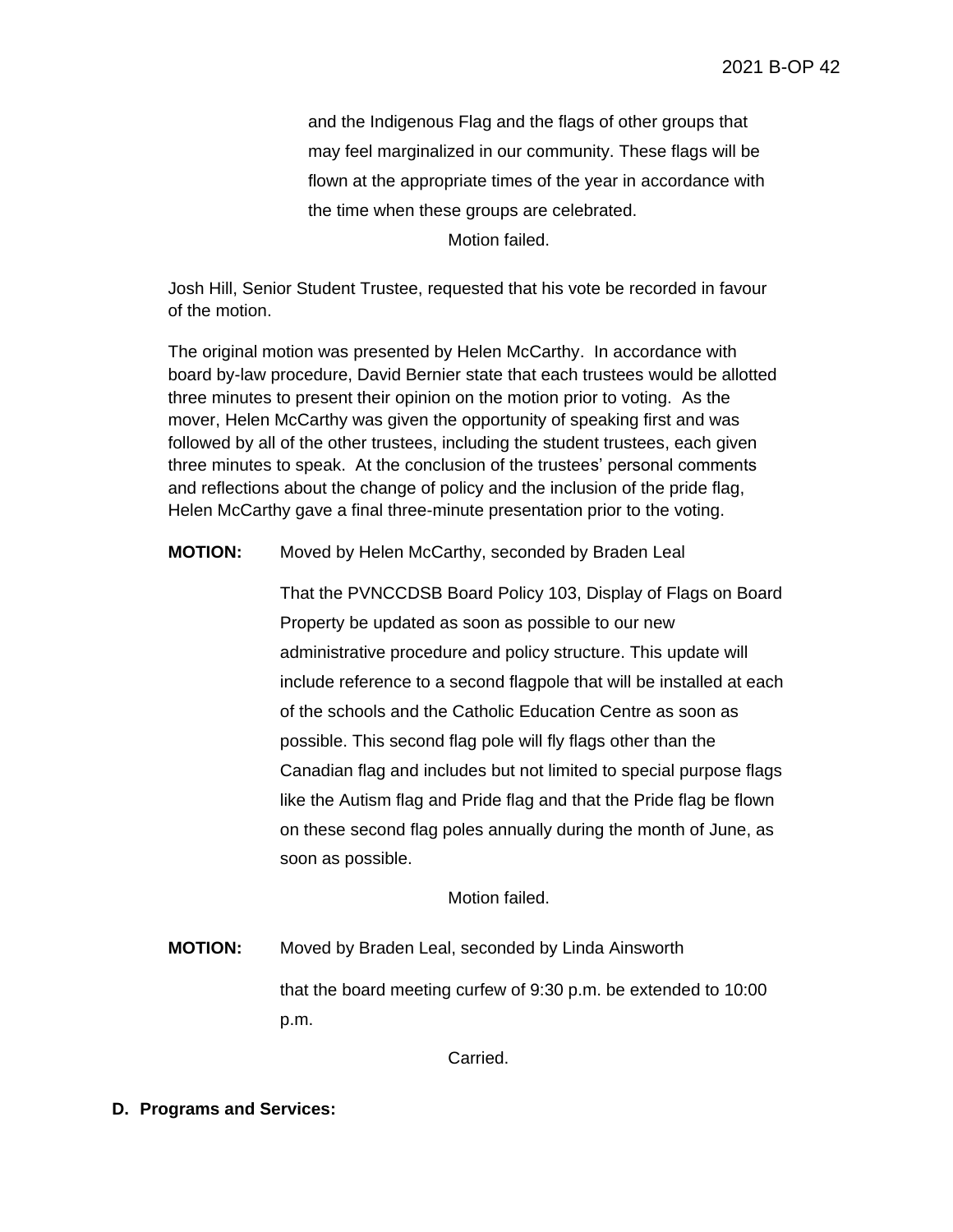## **E. Business, Finance and Governance:**

## 1. Ontario Catholic School Trustees Association (OCSTA) Open Session Report.

Chairperson David Bernier reported on communications received from the OCSTA during the month of June which included information on the government announcement to support access to French language education, the provincial Liberal party plan, future consultation on trustee codes of conduct and the announcement of the Math curriculum release. David Bernier also reported that the theme of "Rebuild, Restore, Renew Together" for the 2022 Catholic Education Week was announced.

- 2. Appointment of the Student Trustees.
	- **MOTION:** Moved by Michelle Griepsma, seconded by Kevin MacKenzie

that Chevon Cadigan, student at St. Thomas Aquinas Catholic Secondary School, be appointed the Junior Student Trustee for a one-year term, August 1, 2021 through July 31, 2022;

and,

that Eli McColl, student at Holy Cross Catholic Secondary School, be appointed the Senior Student Trustee for a one-year term, August 1, 2021 through July 31, 2022.

## Carried.

## 3. Recommended Action from the Committee-of-the-Whole, June 14, 2021.

**MOTION:** Moved by Linda Ainsworth, seconded by Michelle Griepsma

that the Board approve the 2021-2022 Operating Expenses Budget, in the amount of \$200,622,556 as presented

Carried.

## 4. STSCO Governance Committee Report.

Chairperson David Bernier reported that an expenditure update was given at the June 2 STSCO Governance Committee meeting that included a number of adjustments due to changes in reporting and lowered fuel costs. It is expected that the Ministry of Education will likely claw back funds due to the routes not operating during the school shutdown as a result of the pandemic.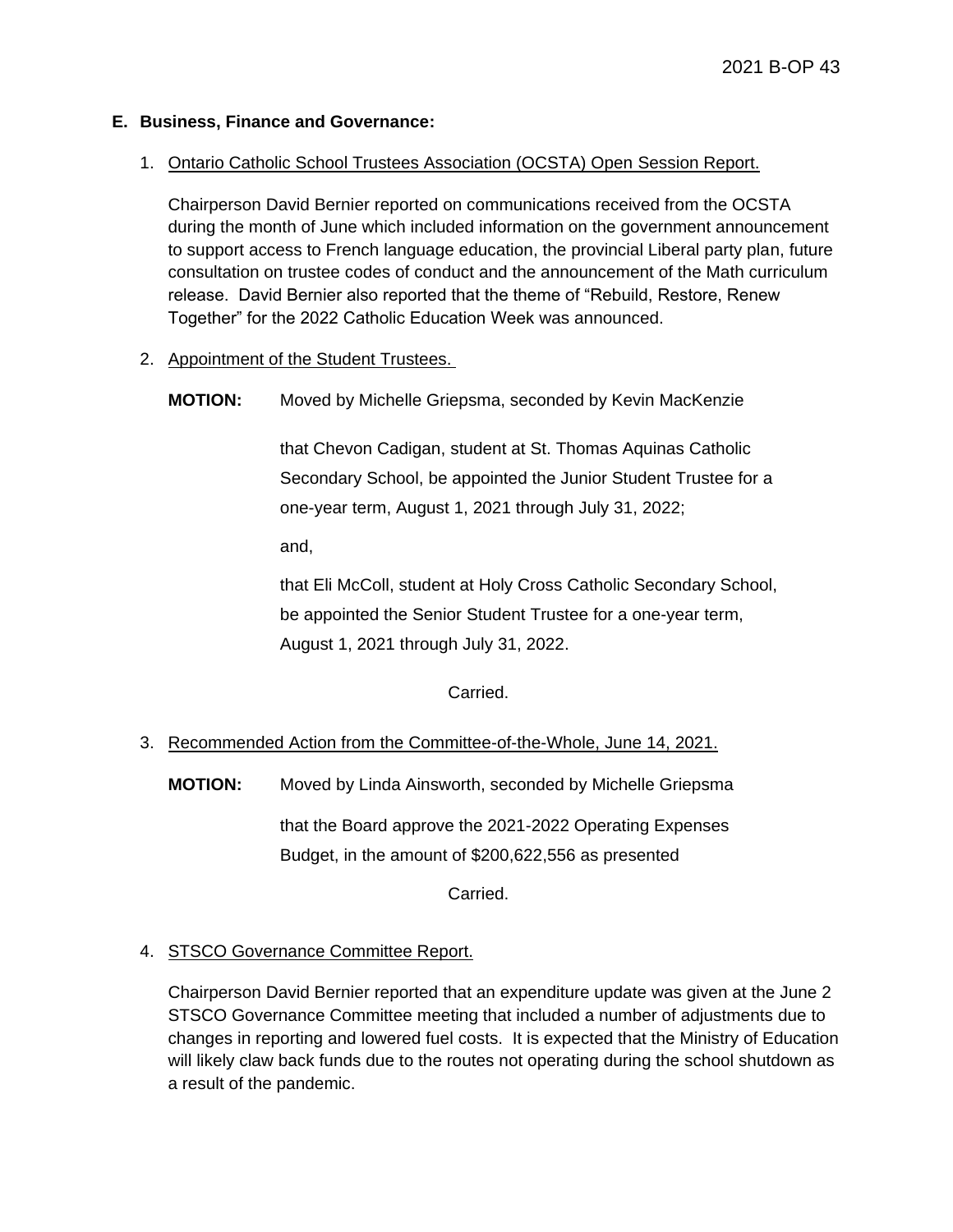#### **F. Human Resources:**

#### 1. Joint Health and Safety Committee Semi-Annual Report.

Superintendent of Human Resource Services, Stephen O'Sullivan presented the semiannual report from the Joint Health and Safety Committee which highlighted the activities and accomplishments of the committee for the first half of the calendar year. It was noted that the report is in compliance with labour legislation. Stephen O'Sullivan thanked the co-chairs and the other members of the committee for their ongoing work to ensure the health and safety of all workers at PVNCCDSB. Work will continue to ensure that a safe return to school is a priority in September. At the conclusion of his report, Stephen invited questions from the trustees.

## **MOTION:** Moved by Linda Ainsworth, seconded by Braden Leal

that the Joint Health and Safety Committee Semi-Annual Report to the Director of Education dated June, 2021, be received.

Carried.

## **H. Old Business:**

- **I. New Business:**
- **J. Bring Forward:**

#### **K. Information Items:**

#### 1. Chairperson's Report

Board Chairperson, David Bernier expressed his sincere thanks to Joan Carragher, Director of Education and the Senior Administrative team for their extraordinary work to make the school year the best it could possibly be in the circumstances. Mr. Bernier extended his thanks to all the managers, supervisors and Catholic Education Centre staff and all teachers and supporting staff in schools who have delivered service to students that is second to none. Students and families have demonstrated exceptional resilience in the face of the pandemic.

David Bernier reflected on the last month of the school year and his role as a Catholic school board trustee and expressed his desire to listen to all stakeholders and weigh all factors in decision-making.

2. Committee Chairperson's Report: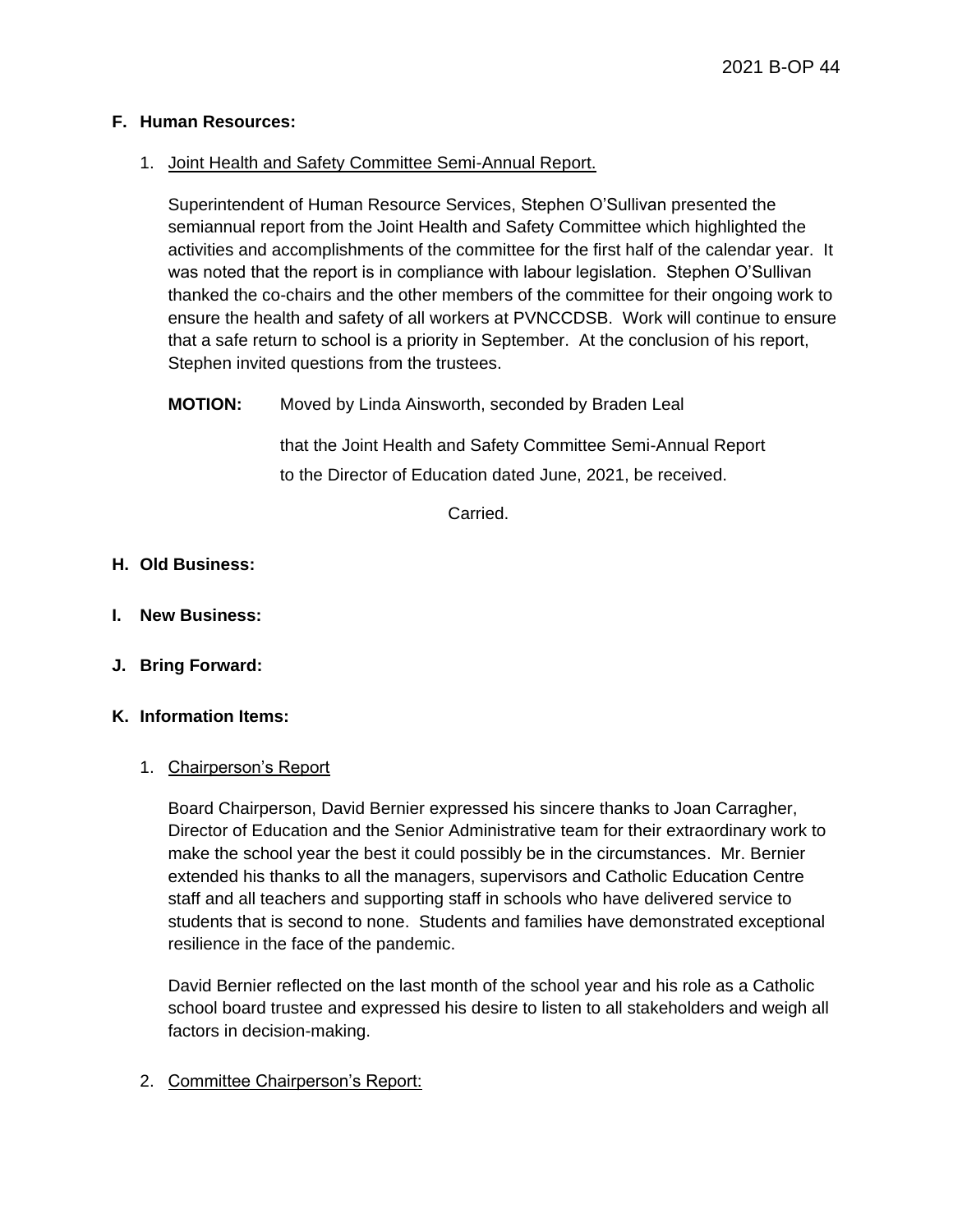- a. Special Education Advisory Committee, May 27, 2021 and June 17, 2021.
- b. Catholic Parent Engagement Committee, May 31, 2021.
- c. First Nation, Métis and Inuit Advisory Committee, June 1, 2021.

## **L. Future Meetings and Events:**

- 1. Board Meeting
	- a. Board Meeting Open Session, September 28, 2021, 6:30 p.m. (In-camera Session, 6:00 p.m.)
- 2. Board Standing Committee Meetings: (Listed in chronological order.)
	- a. Committee-of-the-Whole, September 13, 2021, 6:30 p.m.
	- b. Chairperson's Committee, September 13, 2021, 4:30 p.m.
	- c. Policy Development Committee, October 5, 2021, 6:30 p.m.
- 3. Other Committee Meetings: (Listed in chronological order.):
	- a. First Nation Métis and Inuit Advisory Committee, September 14, 2021, 6:30 p.m.
	- b. Special Education Advisory Committee, September 16, 2021, 6:30 p.m.
	- c. Student Council Liaison Committee, September 28, 2021, 4:15 p.m.
	- d. Catholic Parent Engagement Committee, October 4, 2021, 6:30 p.m.
	- e. STSCO Governance Committee, October 13, 2021, 3:00 p.m.
	- f. Faith and Equity Advisory Committee, October 14, 2021, 6:30 p.m.
	- g. French as a Second Language Advisory Committee, November 10, 2021, 4:30 p.m.
	- h. Audit Committee, TBA.
	- i. Supervised Alternative Learning Committee, TBA.
- 4. Board Events:
	- a. Elementary Graduations, Week of June 21-25, 2021.
	- b. Secondary Graduations, June 29, 2021.
	- c. OCSTA Fall Regional Meeting, September 27, 2021.

#### **M. Conclusion:**

1. Report from the In-camera Meeting